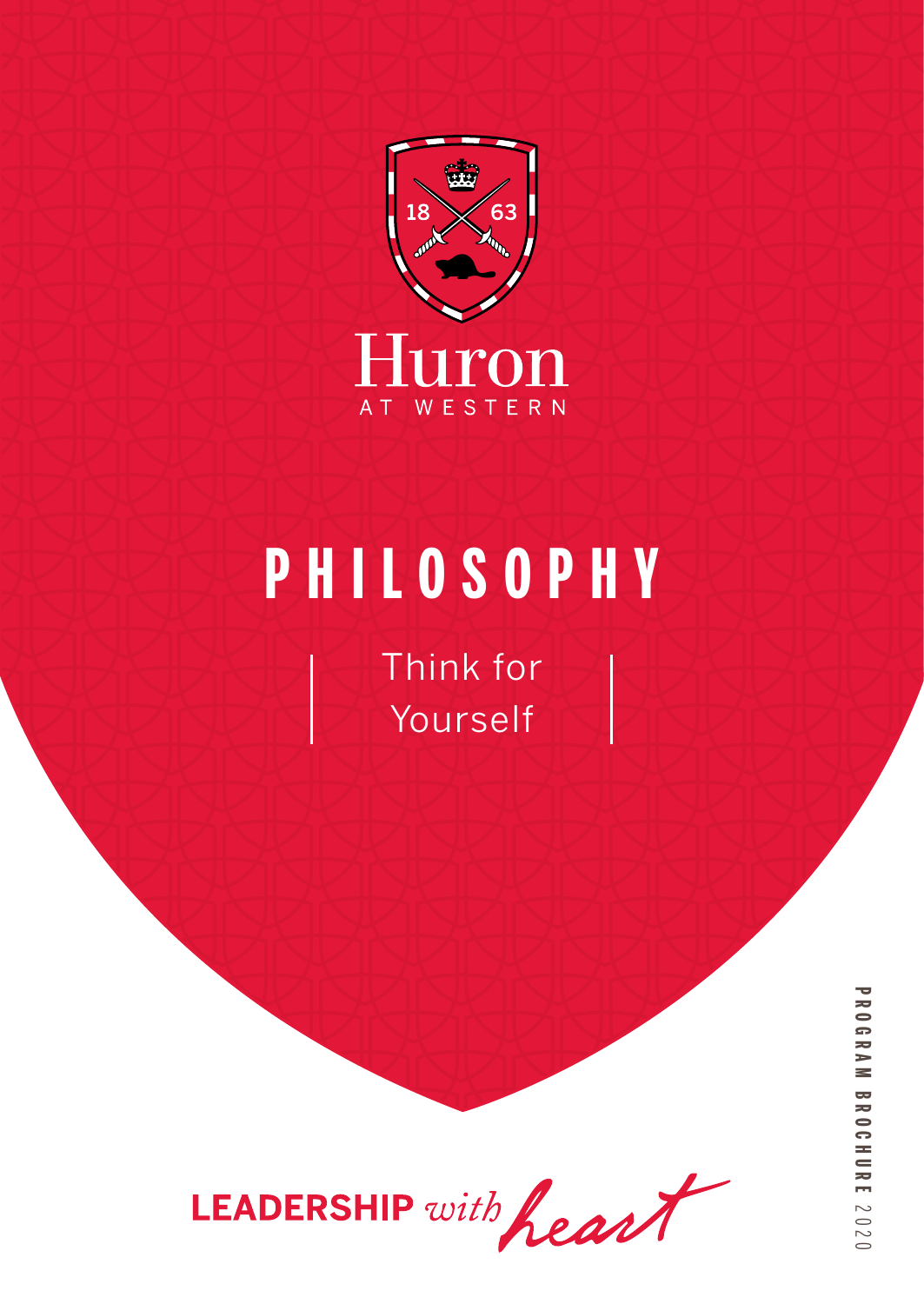### **PHILOSOPHY**

# THE **MEANING** OF CORE QUESTIONS

WHAT IS CONSCIOUSNESS? ARE ALL ACTIONS DETERMINED BY OUTSIDE CAUSES? WHERE DO MORALS COME FROM? **WHAT CAN WE KNOW FOR CERTAIN?** 

The study of Philosophy provides many chances to think hard about these and other questions that can fundamentally change the way you view and interact with the world.

# THE HURON ADVANTAGE

**At Huron, you will be in the company of expert scholars and students who, like you, aren't satisfied with accepting everything at face value. You'll discover what the great thinkers of the past and present have said, and you'll develop your own reasoned ideas in response.**

Our small class sizes and one-on-one faculty mentorship provide the ideal environment to explore the meaning of our experiences.

**ANGELA ZHANG** | YEAR 3 **Honours Specialization in Philosophy** 

*"As a Philosophy student, I was able to enrich the Liberal Arts education I was getting. The curriculum offered the flexibility I needed and the rigorous material gave me a sense of challenge."*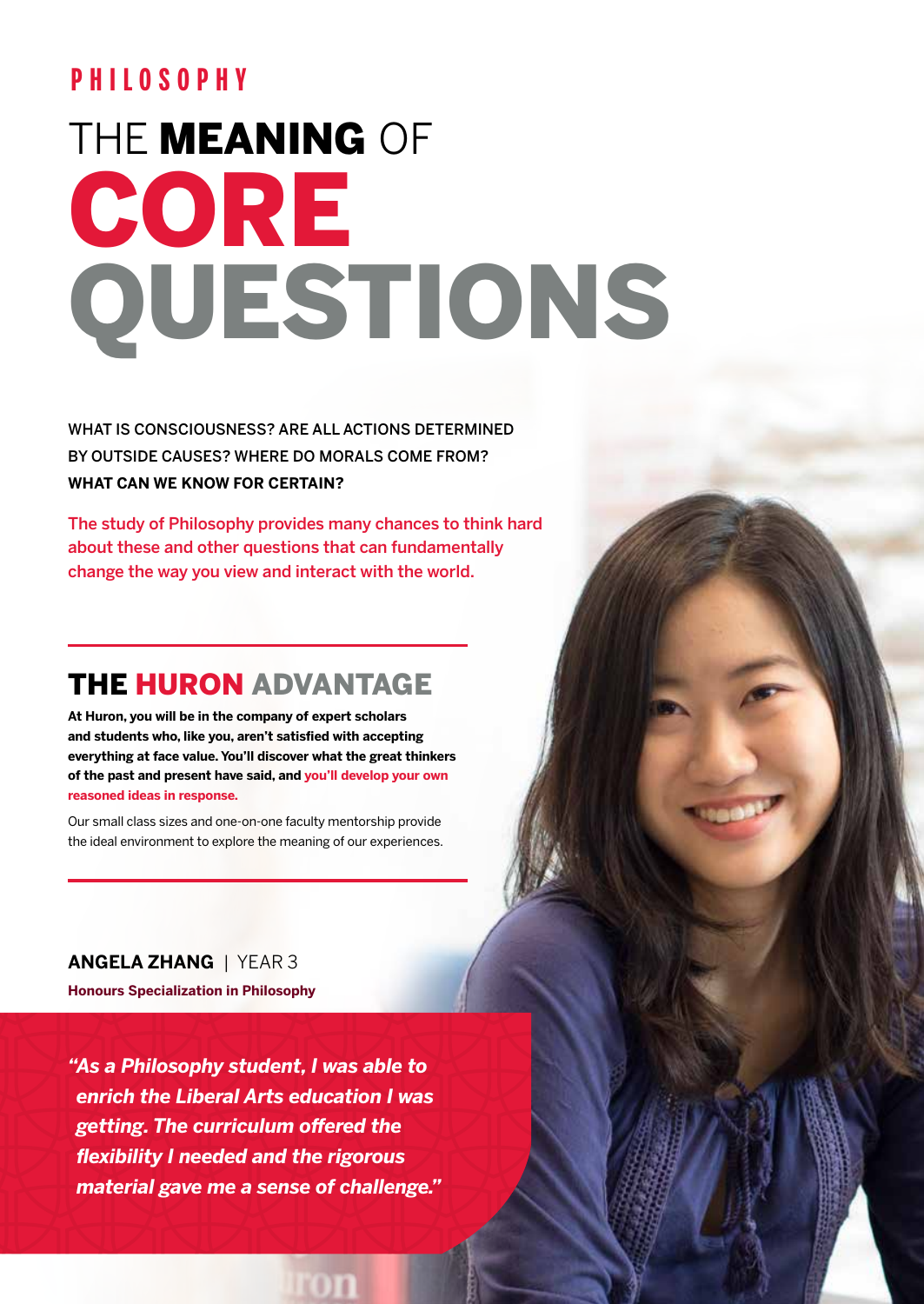# FIRST YEAR: UNLIMITED POSSIBILITIES

### Your first year is all about exploration and discovery.

**During this time, there are minimal required courses so you can try out a wide variety of subjects and disciplines. Learn about something completely new. Find your passion.** First-Year Courses

### NEED A MENTOR? BE A MENTOR.

**Senior students and alumni will help you plan your studies and your career. In your senior years, volunteer to mentor another student!** 

> **huronatwestern.ca**/ **career-development**

| <b>Program options</b>                   | <b>Honors</b><br><b>Specialization</b> | <b>Specialization</b> | <b>Major</b> | <b>Minor</b> |
|------------------------------------------|----------------------------------------|-----------------------|--------------|--------------|
| <b>Philosophy</b>                        |                                        |                       |              |              |
| <b>Philosophy, Reasoning</b><br>& Ethics |                                        |                       |              |              |
| <b>Philosophy in Commerce</b>            |                                        |                       |              |              |
| <b>Ethics</b>                            |                                        |                       |              |              |
| <b>Religious Studies</b><br>& Philosophy |                                        |                       |              |              |

### REASONING AND CRITICAL THINKING

Enhance your ability to evaluate various forms of reasoning found in everyday life as well as in academic disciplines.

### RIGHT AND WRONG

Analyze selected philosophical problems in the areas of ethics and political/legal philosophy.

### REALITY AND WHAT WE CAN KNOW OF IT

Topics include the mind/body problem, free will and personal identity, the existence of God, skepticism and truth.

### FORM, THOUGHT, COMMUNICATION

An introduction to the meaning, use and grammatical structures of two kinds of languages – the natural ones and the artificial ones that logicians have invented to help in reasoning.

### Sample First-Year Timetable **Sample First-Year Timetable**

| <b>MONDAY</b>                                                                                                | <b>TUESDAY</b>                                                                                      | WEDNESDAY                                                                                                                    | <b>THURSDAY</b>                                                                                | <b>FRIDAY</b>                                                                                            |
|--------------------------------------------------------------------------------------------------------------|-----------------------------------------------------------------------------------------------------|------------------------------------------------------------------------------------------------------------------------------|------------------------------------------------------------------------------------------------|----------------------------------------------------------------------------------------------------------|
| $9:30am - 10:30am$<br><b>Economics 1022A</b><br>Principles of<br>Macroeconomics<br>0.50 credit               | $10:30$ am – 12:30pm<br><b>Political Science 1020E</b><br>Intro to Political Science<br>1.00 credit | $9:30am - 10:30am$<br><b>Economics 1022A</b><br>Principles of<br>Macroeconomics<br>0.50 credit                               | $1:30$ pm – $3:30$ pm<br><b>Philosophy 1250F</b><br><b>Right and Wrong</b><br>0.50 credit      | $9:30am - 10:30am$<br><b>Economics 1022A</b><br>Principles of<br><b>Macroeconomics</b><br>0.50 credit    |
| $11:30$ am – $12:30$ pm<br><b>Philosophy 1230A</b><br>Reasoning & Critical<br><b>Thinking</b><br>0.50 credit | $1:30$ pm – 2:30pm<br><b>Philosophy 1250F</b><br><b>Right and Wrong</b><br>0.50 credit              | $11:30am - 12:30pm$<br><b>Philosophy 1230A</b><br>Reasoning & Critical<br><b>Thinking</b><br>0.50 credit                     | $3:30 \text{pm} - 4:30 \text{pm}$<br><b>Business 1220E</b><br>Intro to Business<br>1.00 credit | $11:30am - 12:30pm$<br><b>Philosophy 1230A</b><br>Reasoning & Critical<br><b>Thinking</b><br>0.50 credit |
| $3:30 \text{pm} - 4:30 \text{pm}$<br><b>Business 1220E</b><br>Intro to Business<br>1.00 credit               |                                                                                                     | $2:30 \text{pm} - 3:30 \text{pm}$<br><b>Political Science 1020E</b><br>Intro to Political Science<br>Tutorial<br>1.00 credit |                                                                                                | $3:30 \text{pm} - 4:30 \text{pm}$<br><b>Business 1220E</b><br>Intro to Business<br>1.00 credit           |

**As a Huron student, you can combine any program with a minor, major or specialization from another Huron program or a major or minor in many of the programs offered at Western, Brescia or King's, such as:**

■ Management & Organizational Studies ■ Psychology

- History
- Political Science
- **Economics**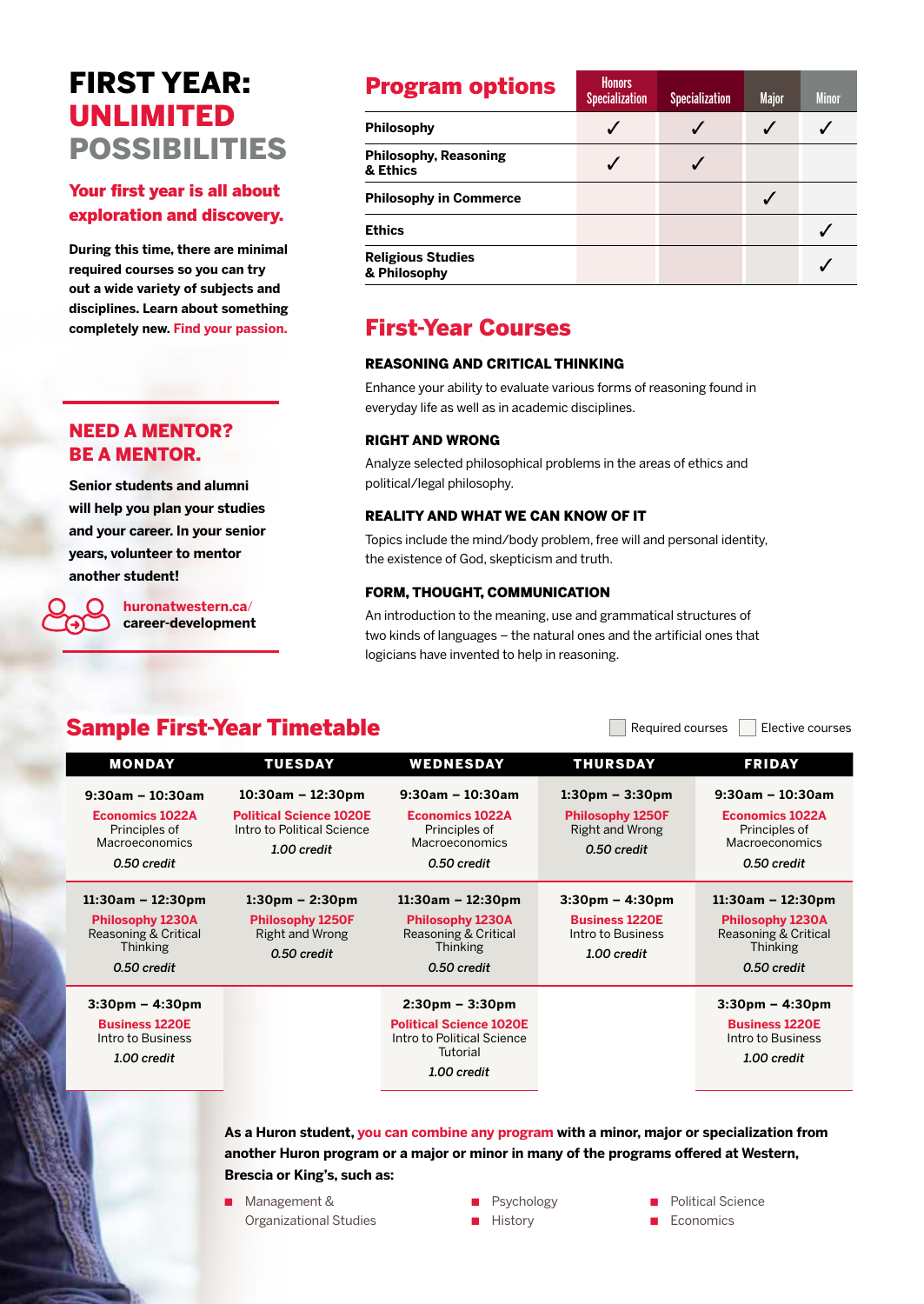# **SIVEY** Huron and IVEY

In collaboration with the Ivey School of Business, Huron offers five-year combined degrees, in which students earn both an Honors Business Administration (HBA) degree and an Honors Specialization Bachelor of Arts (BA) in Philosophy.

> **huronatwestern.ca/ form-centre/ivey**



## Huron and HARVARD

As the only university partner in Ontario, Huron students can earn a Credential of Readiness from Harvard's Online Business School.

### **huronatwestern.ca/harvard-online**

*"Many young people are getting pleasure and insight from freewheeling philosophical debate about life's big questions. We try to conserve what is most valuable from the past while following the argument where it leads."*

**GLEN KOEHN Associate Professor, Chair of the Philosophy Department**

# $\mathbb Z$  FACULTY RESEARCH EXPERTISE

#### **Huron's faculty are experienced researchers and mentors.**

- Philosophy of law
- Ancient Greek philosophy
- Social and political thought
- Foundations of knowledge
- Decision theory

# AWARDS & SCHOLARSHIPS

**In addition to awards open to students in all disciplines, students of Philosophy at Huron are eligible for special awards and scholarships, including:** 

- The Godsoe Family Scholarships of Distinction in English and Philosophy
- The Mr. and Mrs. Benno Schachter Memorial Prize in Philosophy
- The Walker Family Memorial Award
- The Philosophy 1350 F/G Prize



# AFTER FIRST YEAR, You Can Study:

Sex, Love & Friendship Asian Philosophy Philosophy of Money Cultures, Values & Human Rights Philosophy of Law **Justice** Bias, Rationality & **Objectivity** Nationalism & Public Morality



GET INVOLVED! THE HURON PHILOSOPHY SOCIETY IS OPEN TO ALL HURON STUDENTS, THIS ACTIVE AND ENGAGED CLUB, FUNDED BY HURON'S STUDENTS' COUNCIL, HOSTS FILM VIEWINGS, FORUMS AND SOCIAL EVENTS TO BUILD COMMUNITY AND GENERATE PHILOSOPHICAL DISCUSSIONS.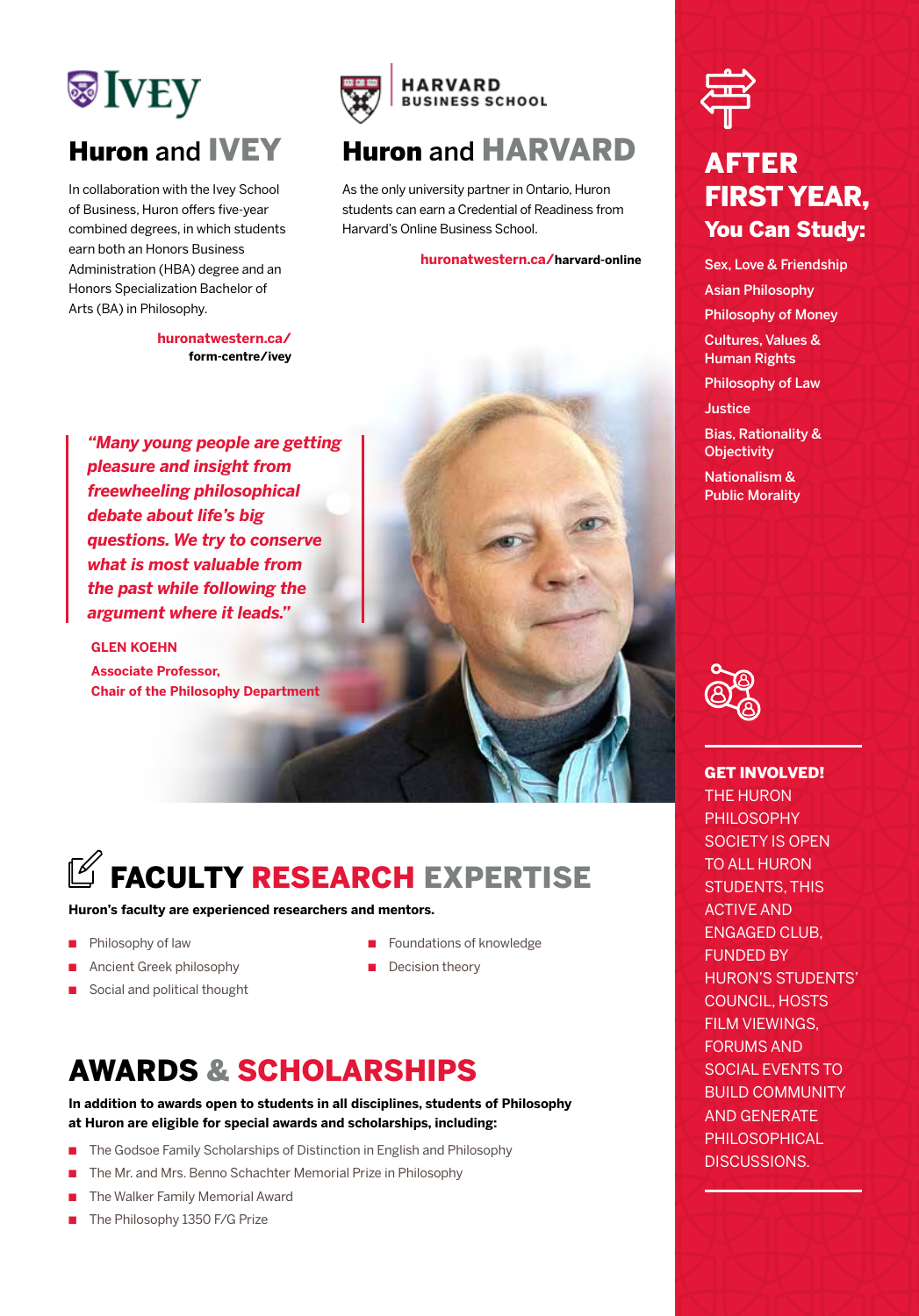# WHAT DO OUR GRADS DO?

**Learning to analyze arguments and think for yourself is exciting. It is also a fundamental skill for Leaders with Heart who must know how to think critically, ask questions and relentlessly pursue wise and just answers.** It's no accident many leaders in law, business and government have a background in philosophy. Our grads have gone on to careers and studies in areas such as:

- $\blacksquare$  Law
- Education
- **Public Relations**
- **Policy**
- Foreign Service
- Medicine
- Communications
- Investment Counselling
- Market Research
- Journalism
- Politics
- Biomedical Ethics



SCHOLAR'S ELECTIVES: ARE YOU A HIGH-ACHIEVING, SELF-MOTIVATED STUDENT INTERESTED IN PURSUING INDEPENDENT RESEARCH? APPLY TO BE A PART OF THIS COMMUNITY OF SCHOLARS THAT FOSTERS RESEARCH SKILLS AND COLLABORATION.

**huronatwestern.ca/scholars-electives-program**



*"Philosophy teaches you to question things and gives you the tools to get to the answers, so it's a great, great background."* 

> **DAVID BEESTON, Class of 2001, Honors BA in Philosophy Executive Vice-President and Chief Strategy Officer, Boston Red Sox**